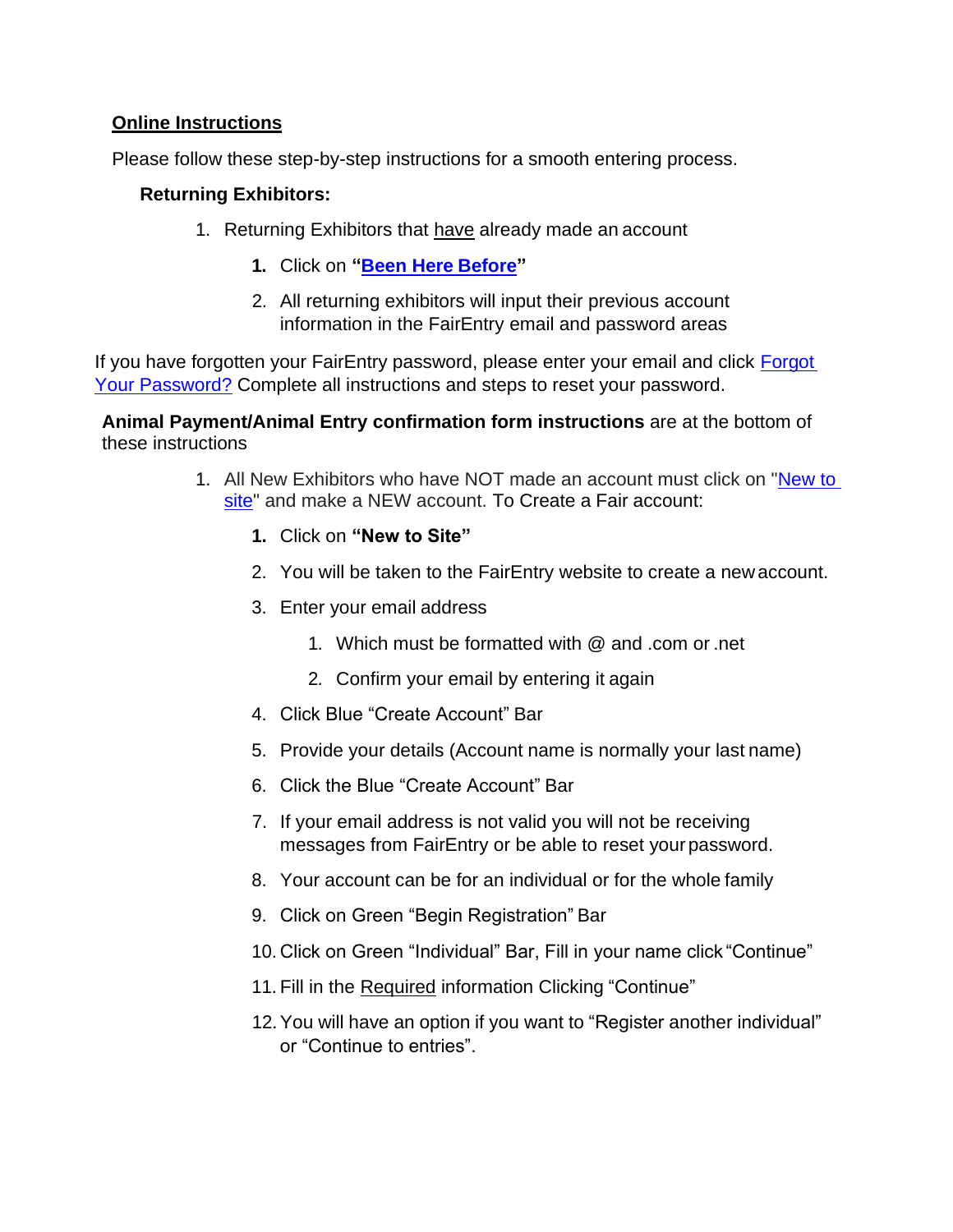- 1. If you "Register another individual" (family member) you will be able to copy their address information.
- 2. If you "Continue to Entries", Click the green "Add anEntry" bar

## **Entering Exhibits Process:**

- 1. After you clicked on "Add an Entry"
- 2. Select your Department, Section and Subdivisions
- 3. All exhibitors:
	- a. After Selecting your Department, Section and Subdivisions
	- b. Look for the button "ADD an Animal"
	- c. Click "Enter a new animal"
	- d. Fill in all the required animal information

e. *4-H & FFA exhibitors* must select your club for your project to associate it with your entry

- 1. You will be asked to "Review your Selections", if everything is correct Click "Create entries", if not cancel
	- 1. You may be asked "Register your exhibits", "Create an entry", "Add an Entry" or "Continue with this invoice" to enter exhibits
	- 2. You are able to edit your entry any time before you click on thegreen "SUBMIT" Bar.
	- 3. **Non-Animal Exhibitors** DO NOT HAVE PAYMENTS (FEES)
		- 1. You still continue through the whole process to payment (Invoice)
	- 4. Once you Click "Submit" only the Fair Administrator will be able toedit.
	- 5. When you are done entering all your exhibits: Click "Continue to payment"
	- 6. At the top you will see the beginning three Fields (Exhibitor>Entries>Payment)
		- 1. **Exhibitor:** Click and you are able to see and edit all your personal information
		- 2. **Entries:** Click and you are able to see and edit all your entries
		- 3. **Payment:** Click and you will see your invoice with your total animal fees. You also can check out your Summary/Detail
	- 7. Read this page. If completely done, click on "SUBMIT". Now:
		- 1. Your account is locked out until the Fair Administratorapproves your entry. Your account should be unlocked the next day.